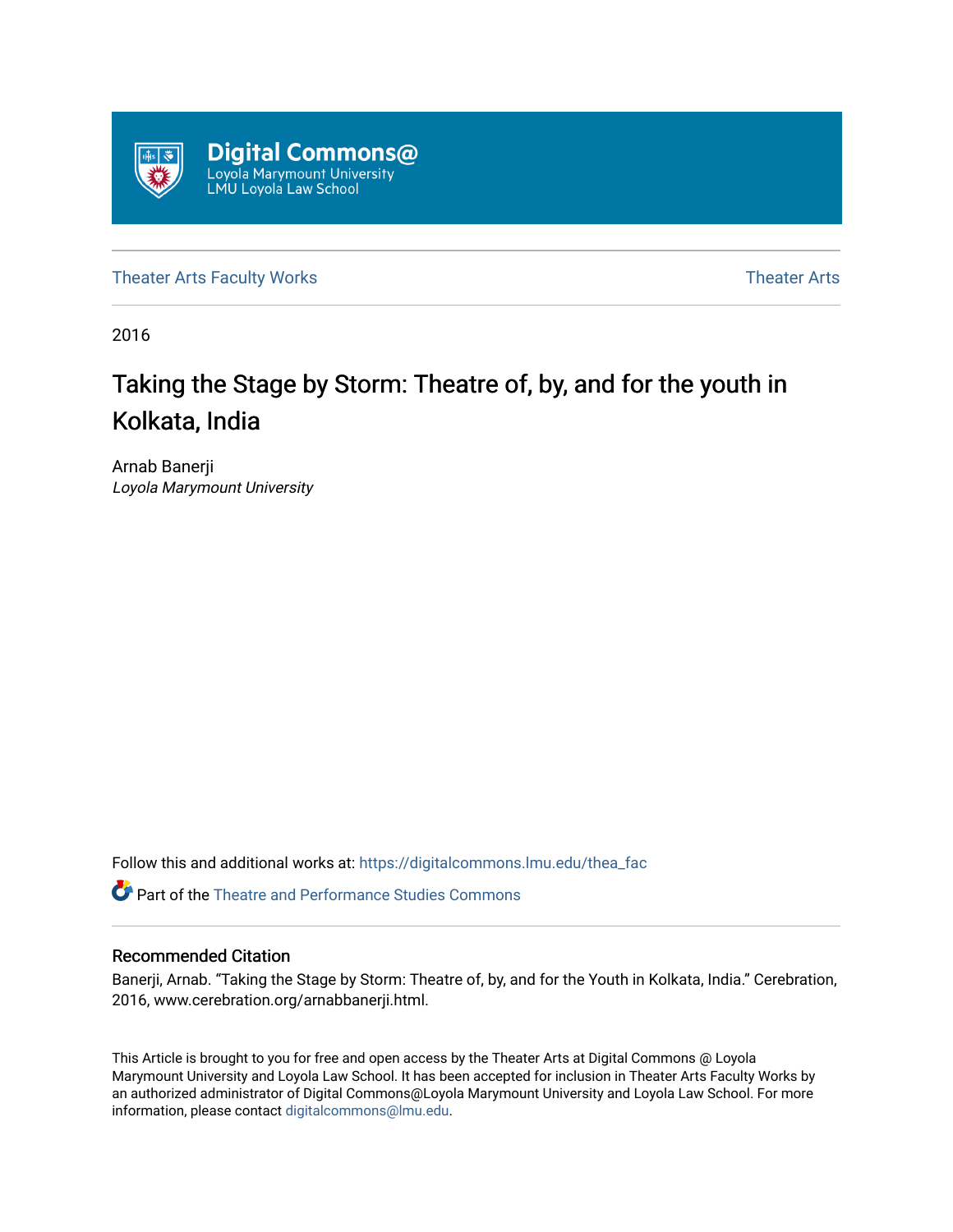

thriving parallel to the mainstream Bengali group theatre in the city. [1] Although dismissed by the theatre fraternity as a mere youthful adventure, the youth theatre is very much present and is, in many ways, paving the way for the future of Bengali language theatre. In this paper, I will study the work of three youth theatre groups focusing on organization, funding, and working process. At the end of the essay I will be reviewing six productions by these youth theatre groups from Kolkata: God's Toilet and Amra Bangali Jati (We the Bengalis) by Hypokrites, A Good Play and The Burqa, The Bikini and Other Veils by M.A.D. (Mad About Drama) and Biswasta Jalojan o Aloukik Arohira (The Trusted Ship and Remarkable Passengers) and Nobel Chor (Nobel Prize thief) by 4th Bell Theatres. I selected these three groups for their consistency in producing new work and because of the leading role that they have taken in giving this theatre movement its shape and form.

#### **GENESIS**

Some students of Asutosh College, South Kolkata, formed 'Hypokrites' in September 2008. Anubhav Dasgupta, one of the founding members and director of the group, says, "Hypokrites was formed with a new vision, an attempt to specialize in experimental theatre [2]." Aniruddha Dasgupta, founder member and director of 4th Bell Theatres, recalls, "The idea that finally led to the play Happy-D came to me while I was a student at St. Xavier's College. I shared it with my classmate Debleena who in turn shared it with her friends Avignan and Sumit. And it was then that it was decided that we would produce the play ourselves [3]." Aritra Sengupta, founder and director of M.A.D., recalled, "A bunch of us from various colleges were trying to participate in a theatre competition, and we needed a name for the group that is how this platform called M.A.D. was born [4]."

It would not be wrong to characterize the stories behind the genesis of the youth theatre groups as a result of youthful vigor. All the young people mentioned above, and the members of their groups are in their early twenties. Some of the group members had exposure to theatre in high school, where they attended a variety of workshops or trained in some children's theatre camp. For a large number of members, joining the group was their first foray into theatre. As a report on the Kolkata youth theatre groups in Natya Mukhopotro notes, "Youth theatre in Kolkata is not a new phenomenon. The appellate youth theatre however was not ascribed to it heretofore[5]" Why use the term now? Anubhav Dasgupta of Hypokrites feels that the theatre that they are creating is created by the youth and targeted to the youth – hence the name. Another fellow young thespian explains that the term is perhaps used to identify the youth groups as a separate entity performing outside the Bengali group theatre circle and for a younger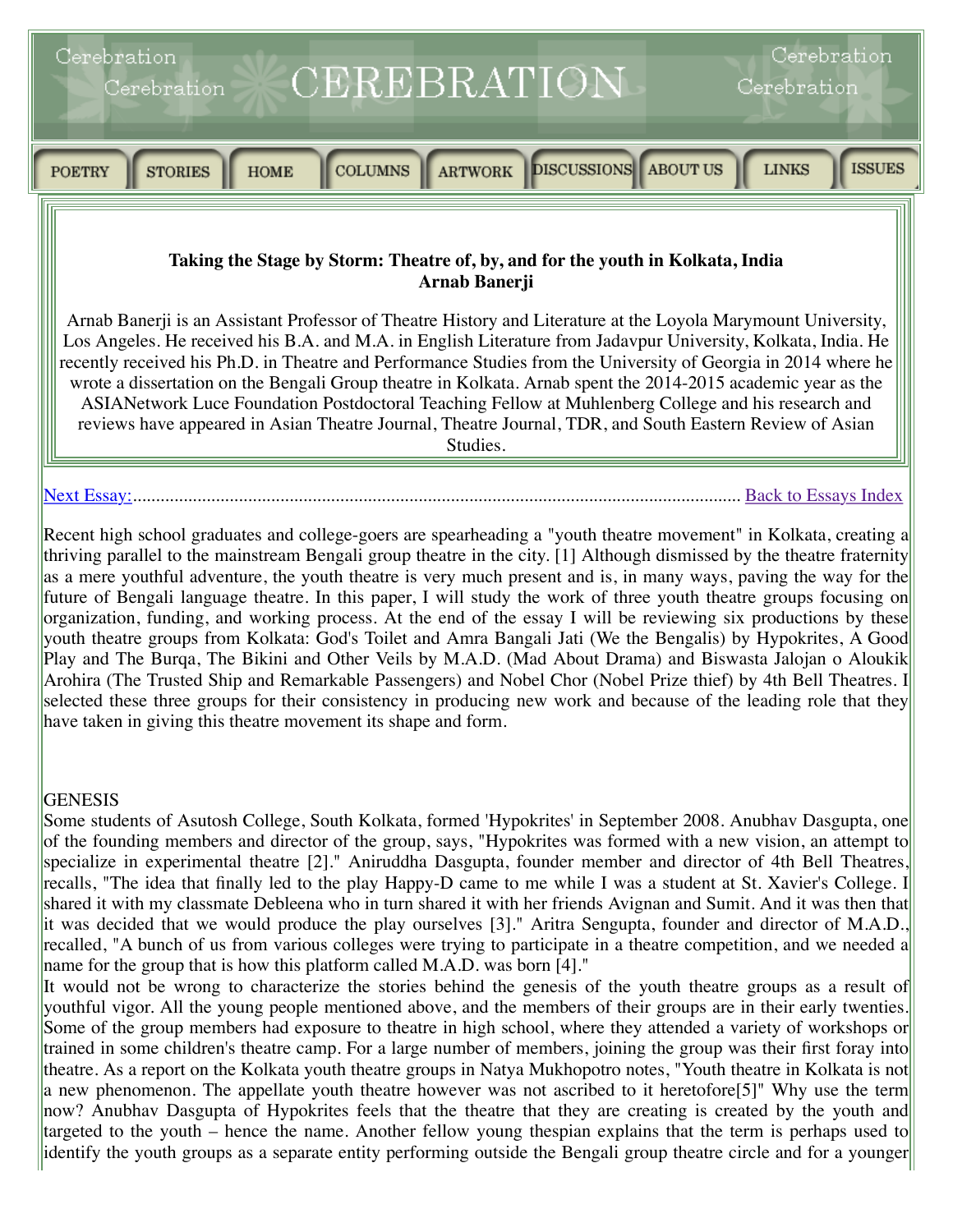## audience [6].

Members blame the stagnation in style and paucity of experimentation behind launching their own platforms for theatre. Soumendranath Mukherjee of M.A.D. says, "I feel that the current trends in Bengali theatre [are] not offering anything new to the youth of the city [7]." Others like Rajeshwari Nandi observe, "Bengali theatre is refusing to cater outside a small group. It is getting increasingly difficult for newcomers like us to enter that circle and honestly, we don't want to enter it either." Subhadeep Majumdar goes a step forward to point out, "The policy of distributing performance dates in auditoriums is not transparent. The same names keep appearing in Anandabazar Patrika. Which is why we are going to Gyan Mancha--at least there's transparency there [8]."

# ORGANIZATION AND PRACTICE

The youth theatre groups are organized and function differently from the Bengali group theatre groups. Unlike the mainstream theatre groups, youth theatre groups are organized more democratically. While it is undeniable that certain members of each group have taken leadership positions and roles more often than others, it is also not unusual to see members sharing responsibilities equally. Not only in terms of organization, the youth theatre groups differ from their mainstream counterparts in the way that shows are produced, advertised, and subsequently performed. Scripts are selected based on a democratic decision-making process in the group. The dramatist-director reads a script, or someone who has written a script (a member or a friend/acquaintance of a member) wishes to read a script to the group and then opinion is sought from the membership. If the majority gives the green light to a script, then it is picked up for production.

My conversation with members of Hypokrites, M.A.D. and 4th Bell Theatres revealed that the membership ranges from no training to a sustained half a decade long workshop-based training. As theatre critic and long time supporter of youth theatre Ananda Lal observes, "I cannot say that there is nothing amateurish about this theatre, but I must acknowledge that their passion is very genuine. [They are] very eager to learn [9]." Rajeshwari Dutta echoes Lal's conviction and comments, "We know that without practice and training we will not be able to do anything. We get together in our own way, exercise and read together. We understand that unless we keep ourselves updated we will lose ground [10]."

The training that the groups try to give themselves goes beyond playwriting, direction, and acting and encompasses the technicalities of the performance process as well. Each group assigns the responsibilities of scenic design, lighting design, costume design, and publicity design to members. The credits are not shared individually and instead seen as a group effort. The designers come up with basic ideas, which are taken to a builder who executes the design. The same goes for lighting design. The groups are unable to maintain their own inventory but do not hire the services of a designer. The inventory and the services of an electric crew are hired. Hypokrites, M.A.D. and 4th Bell Theatres all have a strong musical team. The team is comprised of competent songwriters, singers, and instrumentalists. Although recorded audio is not uncommon, most groups use live music, which is a refreshing break from most Bengali group theatre shows where the music is pre-recorded.

## FUNDING AND MARKETING

As non-registered and new organizations, youth theatre groups have no recourse to government funding. Raising the requisite money to finance theatre is a major challenge. Anubhav Dasgupta explains, "Most of our funds come from sponsorships and push sales [11]." Soumendranath Mukherjee also stresses the importance of "push sales" in colleges and neighborhoods. Hypokrites and M.A.D. also travel around the country performing their plays in theatre competitions at major college festivals. Both groups have won several crowns at these competitions which almost always carry cash prizes. The money raised thus is funneled to organize more shows and maintain daily expenses. Youth theatre groups cater to the youth of the city and market their plays accordingly. The posters for the plays bear testimony to the technical competence of the younger generation. Posters are symbolic in nature and have a distinct aesthetic. The groups target their young audience via media that attract youth. Facebook event pages and group pages have emerged as vital advertisement media for these groups. They also prove to be much more cost effective for the cash strapped young brigade since they can reach almost the entirety of their audience using these social network platforms without having to spend thousands of rupees on newspaper advertisements. Hypokrites, M.A.D., and 4th Bell Theatres all have very active Facebook pages with over thousand followers [12]. Administrators of these pages post regular updates here, including newspaper reviews, publicity material, and photographs from shows.

## WORKING PROCESS

Most youth theatre groups have their own rehearsal spaces where they meet regularly to brainstorm ideas, work on their craft, and rehearse. While M.A.D. and 4th Bell Theatres rent their rehearsal spaces, Hypokrites rehearses in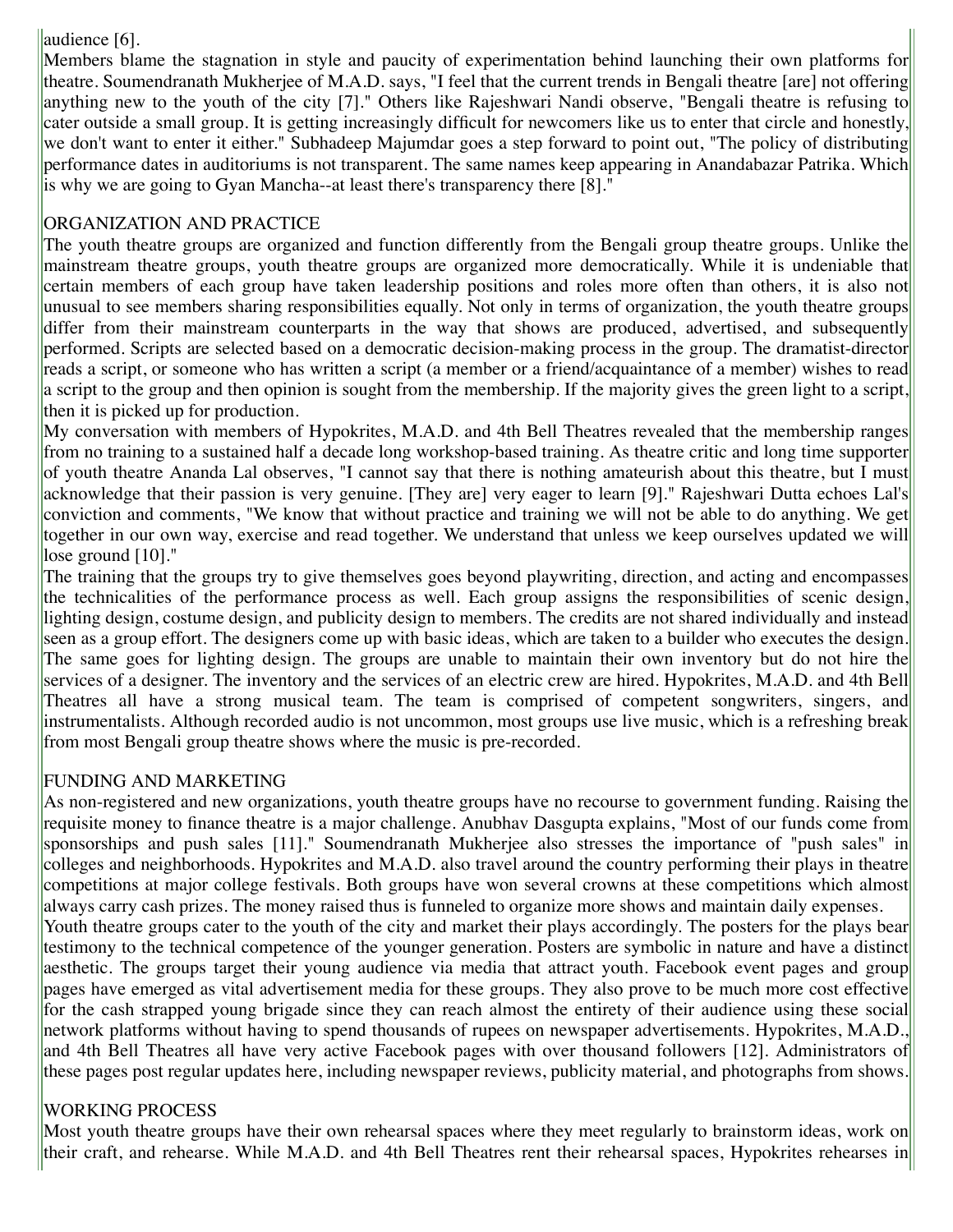director Anubhav Dasgupta's house.

The groups consciously avoid mainstream Bengali group theatre venues like the Academy of Fine Arts, Rabindra Sadan, and others. Most groups prefer Gyan Manch on Pretoria Street in Central Kolkata. This auditorium is located in the Abhinav Bharati High School complex. 4th Bell Theatres perform regularly at the Muktangan auditorium near the Rasbehari crossing in South Kolkata. They have also occasionally used the Jogesh Mime Academy complex not far from the Rasbehari crossing. All of these venues are located in or near major thoroughfares and are easily accessible by public transport, an important consideration for the college-goers who form the majority of the audience for shows by the young groups.

Although it might appear from the above account that the youth theatre groups have set venues in Kolkata, they continue to operate as itinerant companies. The groups seldom get the chance to load in a show more than a day in advance and have to strike a show immediately after the performance. The tours that the groups go on for fundraising and to showcase their work at various college festivals around the country and the lack of a permanent venue require that the design for youth theatre plays be kept simple and/or easily adaptable.

#### WORK IN ACTION: REVIEW OF YOUTH THEATRE PLAYS

#### M.A.D. (Mad About Drama)

The euphoria surrounding the emergence and the work of the young theatre groups is not unanimous. The work of the groups came up several times during informal theatre chat sessions during my fieldwork. College students, the milieu for whom the youth theatre groups claim to speak, expressed their disappointment with the naïve style and content of plays. M.A.D (Mad About Drama) and Hypokrites came under the heaviest attacks. They were accused of being pretentious and under-educated about the finer nuances of theatre. These comments as well as the circumstances that led to the production of the particular aesthetic created by the youth theatre groups served as the framing device when I went to watch A Good Play by M.A.D. at the G.D. Birla Sabhaghar.

I reached the venue an hour before the doors opened. A small crowd had already begun gathering outside the venue. We milled around before entering the theatre. The audience comprised mainly of college students with some middleaged people in tow. The doors opened a little after the scheduled time of 6:15 p.m. M.A.D. explained that the group was having some technical issues which resulted in the delay.

The opening of the show utilized the aisles in between the three blocks of seats in the auditorium. Aritra Sengupta managed to successfully stage a confusion ensuing from the flurry of activities that precedes a performance in any Bengali theatre event. The play, an original by Sengupta, revolves around a theatre group's journey from conceptualizing a play to realizing it in production. The characters are a mélange of people you find in a theatre group – an overzealous director, an aspiring actor, a lighting designer/supplier and a set supplier. The play belongs to the characters of the light designer Bablu Bose, played by Soumya, Set Shankar, played by Soham and the struggling actor Junior, played by Soumendranath. The trio captures the struggles, trials and tribulations of being in the shadows with powerful and honest portrayals. Playwright and director Sengupta peppered the play with generous helpings of Bengali street slang. The largely young crowd in the audience reacted with raucous laughter every time one of the characters on stage mouthed an obscenity.

Kolkata daily The Telegraph carried three remarkably different and contradictory reviews of this play. The first published on March 4, 2013, celebrated the play as "soul-stirring, well-coordinated, bold and entertaining [13]." Abhinanda Datta's review of the play was published on November 3, 2012 in the Campus section of The Telegraph. Datta commented on the use of "lights and shadows and smoke on stage to heighten the dark undertones of the script [14]." Ananda Lal, reviewed the same play in The Telegraph on August 17, 2013 Lal felt that "A Good Play,  $[\ldots]$  an original by Sengupta, contained certain simplistic binaries of virtue versus vice that exposed a relatively immature hand [15]." Lal found the metatheatrical style to be "hackneyed." Sreemita Bhattacharya, writing for the Times of India, gives the play a four-star rating (out of a maximum five) but offers little insight into the play other than giving a rough summary of the action and hailing the young actors for faithfully essaying their characters [16].

M.A.D. ventured outside the proscenium stage for their next play, The Burqa, The Bikini and Other Veils. The play, written by Najrin Islam, was a response to the abysmal rise in violence against women in West Bengal and the rest of India. It was performed at the Binodini-Keya Mancha studio theatre space, managed by Rangakarmee. The play had an all-female cast and a live band featuring two guitarists and a vocalist. The characters were representative of women at various stages of their lives. They spoke about the challenges of being a woman and the restrictions imposed upon them by the society. One of the actors, draped in a flowing saree, floated through the space, representative perhaps of the freedom that women aspire to in their lives.

A play like The Burqa, The Bikini and Other Veils involving several strong emotional moments was perfect for an  $\|$ intimate space and allowed the audience and the actors, I felt, to engage with the play better. The staging, however,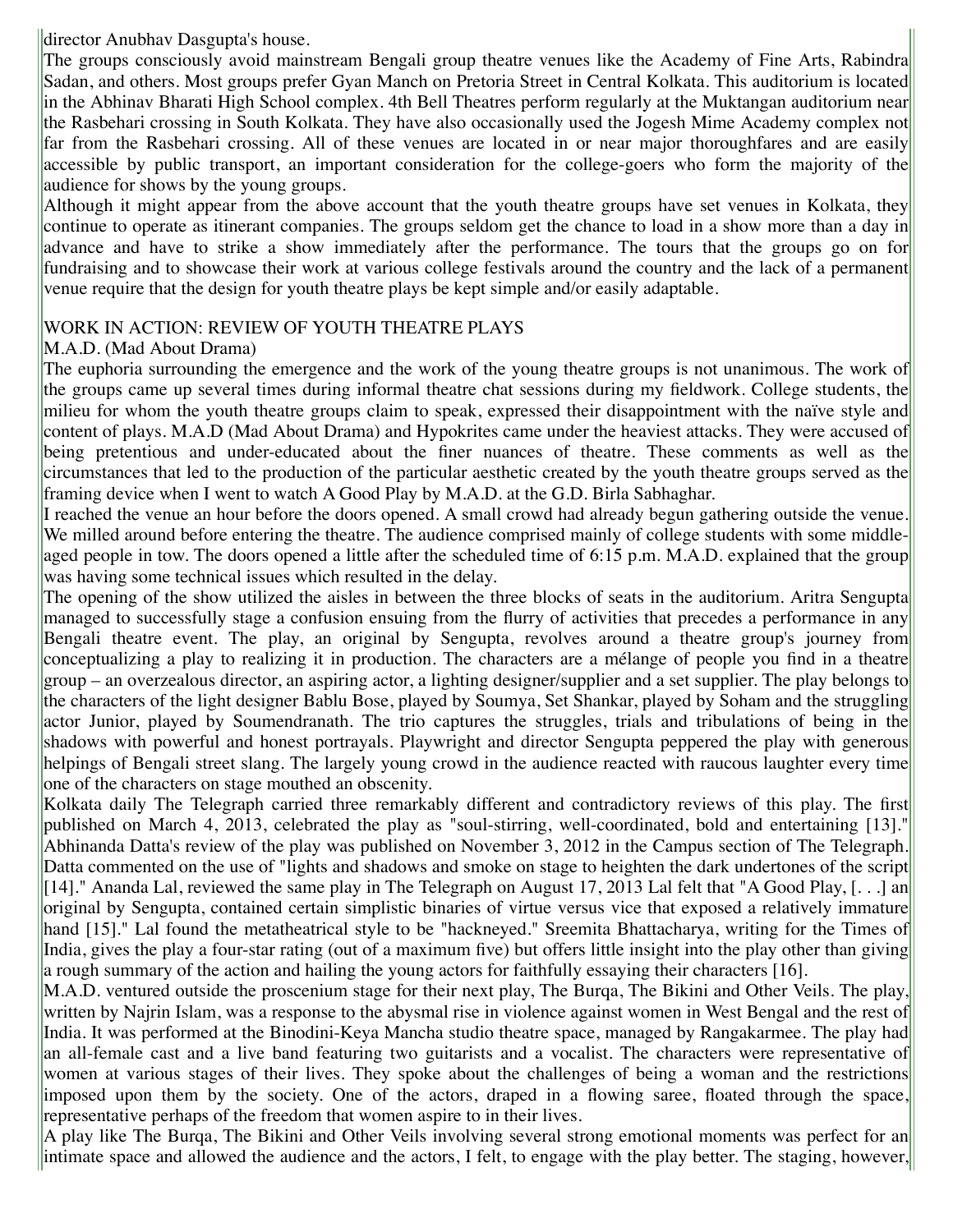exposed the young director's inexperience of directing outside a proscenium space. The audience sat on three sides of the playing area, but the direction failed to take that into account. The actors played to one side of the audience while ignoring the other two. Lights were focused on the central area and were hung from a height that blinded the audience sitting on either side of the space.

# Hypokrites

Hypokrites staged God's Toilet and Amra Bangali Jati (We the Bengalis) as a double bill on April 14, 2013 at Gyan Manch. God's Toilet was written and directed by Asijit Datta, while Anubhav Dasgupta was at the helm of the second offering of the evening. By the time I reached the venue at 5:30 in the evening on a hot April day in Kolkata, a large crowd had gathered, so much so that I feared that the shows might have been sold out. The group followed an open seating policy with the first few rows blocked off for guests. The audience was comprised mostly young people in early to mid-twenties.

Asijit Datta, director of God's Toilet, is a self-confessed votary of absurd theatre and has been experimenting with the form for some time now. Datta has previously translated and directed Chairs by Eugene Ionesco for the Hypokrites. The play met with moderate critical and popular success and toured the college competition circuit around the country, winning a few laurels along the way [17]. Peter Handke's Offending the Audience inspired the bilingual God's Toilet. It is a ninety-minute tirade in defense of the absurd theatre.

The play features two characters, Music Man (Somak Ghosh) and Mad Man (Aditya Prakash Ghosh). The staging is simple with a single chair, a couple of Salvador Dalí paintings and a single picture frame. The characters warn at the very beginning of the show that the play is "plotless [sic], characterless, sceneless [sic] and sometimes shameless  $[18]$ ." It also warns that no situation in the play is supposed to cause laughter and if at any time the audience feels compelled to laugh "it is completely unintentional and unfortunate [19]." What followed were several sets of profanities aimed at everything from middle-class sensibilities to Rabindranath Tagore, from Samuel Beckett to God. The audience did not heed the warning to avoid laughing and greeted each profanity with loud cheers, to the point where the cycle of profanity and loud laughter became annoying and tiring. The audience, however, found the style to be powerful and effective.

Reviewers had radically different takes on the use of language in the play. Sreemita Bhattacharya of The Times of India writes in her review published on April 20, 2013: "Hard-hitting dialogues by Datta are the hero [sic] of the play – while mocking audience's intellect on the surface, they try to communicate a strong message through the narrative [20]." Bhattacharya gives the play four and a half stars out of a possible five. Ananda Lal also picks up on the issue of language and the way it evokes "toilet humor" in his review for The Telegraph (February 11, 2012). He notes, "Datta does not realize that beyond a point this stance of verbal antagonism wears out and boomerangs on them, the viewer's patience wearing thin [21]." Contrary to Lal's assertion, however, the audience seemed to have enjoyed the verbal antagonism of the characters.

Amra Bangali Jati (We the Bengalis) revolved around a crisis faced by most Bengali youth in their families. Bengali parents encourage their children to take up the arts as children and adolescents. This attitude sees a complete reversal when the children enter high school and the question of careers start looming in the not too distant future. Members of the youth theatre group must have had fresh memories of this shifting stance in their respective families and drew upon their experience to craft this play. The play exposes the hypocrisy of Bengali parents and the frustration of the Bengali youth at not being able to pursue their dream. Unable to bear the pressure of choosing between their passion for the arts and the insistence of families to choose a more meaningful career, the young theatre enthusiasts resort to extreme measures. They declare, "Today's generation feels that mass communication is mightier than bombs [22]." Three of the characters stage a fake suicide and force their families to reconsider their decisions of not allowing them to pursue a career in the arts, specifically theatre. Playwright Anubhav Dasgupta echoes the thoughts of several young theatre enthusiasts when he writes, "There will come a day when we will be able to survive simply by doing theatre, put food on our tables…we will continue to be hungry but that will be a hunger to satisfy the soul. Tell me? Won't we be able to? We shall overcome [23]." The audience appeared to be in the grip of strong emotions throughout the play. They laughed and cried with the actors on stage and erupted into loud cheers and sang along when the company burst into a song at the end of the performance.

I thought that the narrative was too simplistic and the message about the power of mass communication frivolous. I found the play and its simplistic solution of blackmailing parents into acquiescing to the demands of the youth to be trivializing the struggles of young people in Kolkata who strive to make a career in the arts in spite of all odds.

## 4th Bell Theatres

4th Bell Theatres presented Biswasta Jalojan o Aloukik Arohira (The Trusted Ship and Remarkable Passengers) on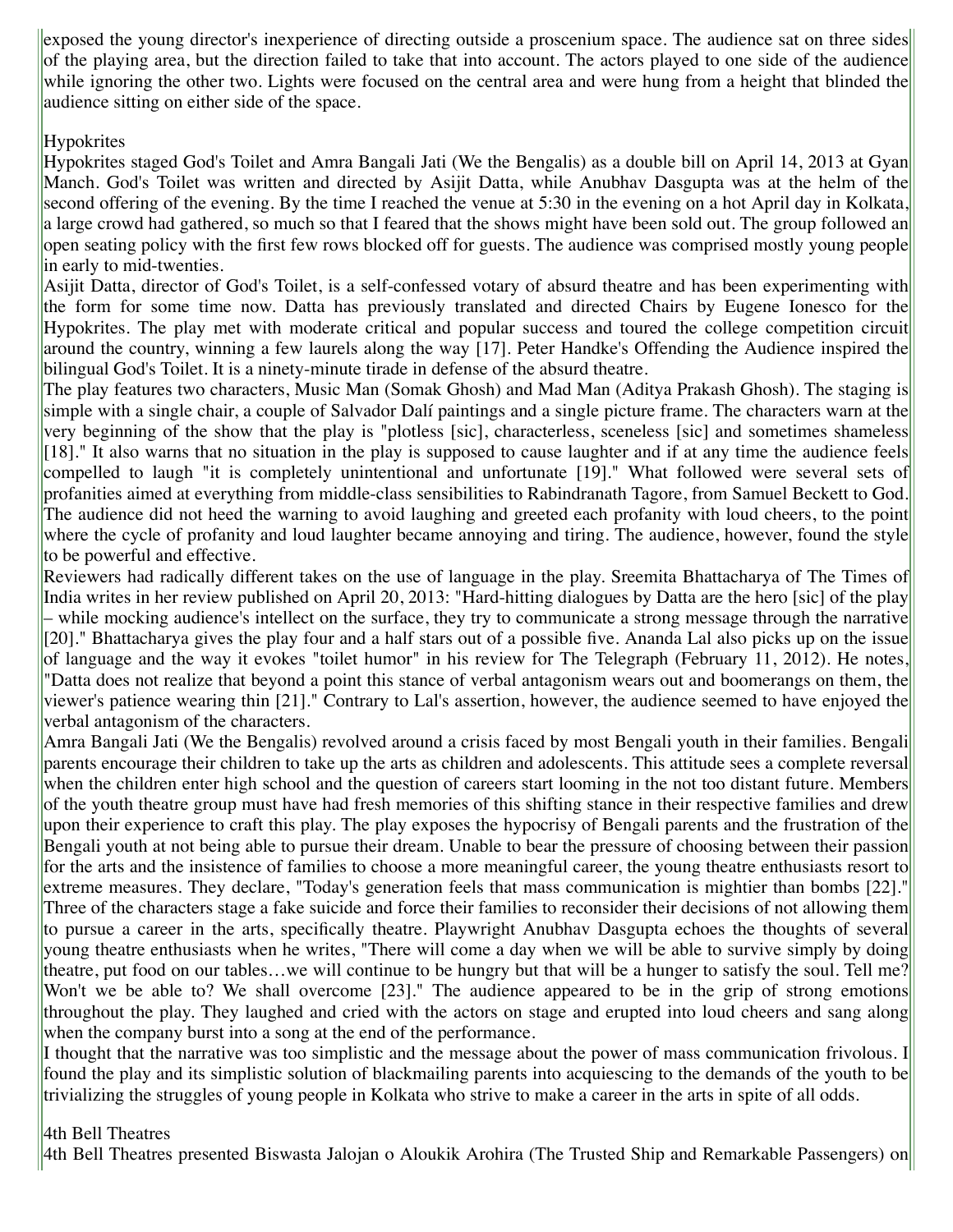April 6, 2013, at the Muktangan Theatre near the Rasbehari crossing in South Kolkata. The solo act is based on a story of the same name by Jyotsnamoy Ghosh and was performed and directed by Avignan Bhattacharya. The play revolves around a single character, the poet Arnab Dasgupta, who is seen in a bar celebrating his thirty-ninth birthday with friends. The blurb of the play describes it as "an intense monologue [in which] Arnab ridicules, accuses, challenges, and condemns his so called friends [24]." The poet questions the beliefs and convictions of his friends and accuses them of being turncoats. The friends have conveniently switched sides and abandoned their ideals to achieve fame and money even as Arnab strives to live up to the ideals that they all once stood for.

The audience's attention is drawn immediately to the simple staging as the curtain opens. A single table and chair sat on the stage while several cut outs of chairs were suspended from the ceiling. A bottle of alcohol and a glass completed the picture. The character of Arnab is seen seated on the chair, glass in hand, raising a toast to himself before proceeding with the rest of the monologue.

Avignan delivers a tour de force performance as Arnab Dasgupta. His husky voice and his commanding presence on stage ensured that the audience followed in rapt attention. It was no mean feat given that the performance ran for more than an hour, during which the character of Arnab Dasgupta got progressively drunk. His accusations gained in force and momentum as he swayed from one side of the stage to the other. The recorded music score provided a good haunting background to the action while evoking the sensation of being in a crowded bar. The image of Arnab Dasgupta lying in a heap in his chair – defeated, drunk and yet steadfast in his belief was a very strong one.

Unfortunately, the play was not reviewed as widely as it should have been in the local press. It was equally disheartening to see that the theatre was largely empty, barring some 4th Bell Theatre loyalists. Unlike a M.A.D. or Hypokrites production, college-goers had not thronged to this space to witness this commendable performance by a young actor. I felt, however, that the script needed some editing. Notwithstanding the fact that Avignan is a powerful enough actor to carry the whole play through with élan, there were a few moments where Arnab Dasgupta repeats himself. A more careful editing could have easily cut these portions out and made the narrative tighter.

Nobel Chor (Nobel Prize Thief) was performed on June 8, 2013 at the Muktangan theatre. The play is a humorous take on the Rabindranath Tagore mania of Bengalis. The play borrows its title from the 2004 theft of the Nobel Prize for Literature medal awarded to Rabindranath Tagore in 1913 [25]. The medal could not be recovered even after the Central Bureau of Investigation was pressed into action, and the case was dropped in 2009 [26]. The obsession of Bengalis with everything Rabindranath did not cease at any point. If anything, this episode intensified it. 4th Bell Theatres' play looks at the vacuous nature of hero-worshipping India's national poet. The play identifies Tagore as yet another deity of the Hindu pantheon. In the play, we find Rabindranath Tagore returning to earth from his heavenly abode to search for his medal and is shocked to find that everyone reveres his name but are unable to recognize him.

Akash Chakraborty wrote the play based on a skit by Rohan Tripathi. Indranil Mazumdar designed the original score, much of which was performed live by a musical ensemble. Sumit Kumar Roy choreographed the show while Aniruddha Dasgupta designed the sets and directed. Chakraborty deserves to be complimented for the script, which is a series of rhyming couplets. He does not compromise on alluding to topical issues and includes subtle but definite hints to excesses surrounding Rabindranath fanaticism. Mazumdar weaves an excellent score for the play. Kudos are due to the entire team for functioning as a very well-oiled machine during the various dance sequences.

In spite of thoroughly enjoying the production there were certain things that I felt needed more work. Several actors lacked voice projection skills. Aniruddha Dasgupta's production and scenic design never rise to exceptional heights. Dasgupta uses gamcha (an indigenous towel made with brightly dyed meshed cotton) to embellish the set, which, although not aesthetically displeasing, does not add anything to the design either. The scenic design lacked any insight. Certain set pieces like a platform placed in the center of the stage, and several small stools strewn around the stage seemed redundant. The use of lights also left much to be desired. The designer overused floor lights and follow spots leading to a lot of shadows and grey areas instead of an even design. A show that is so strong narrative-wise definitely deserved a far superior execution.

Overall, the production was a success. It ran to a perfect length of little under an hour during which the audience could hardly lose focus from the stage. 4th Bell Theatres entertained and regaled the audience with Nobel Chor. The young group proved socially conscious theatre could be equally entertaining. Barring a few remarks on a Facebook group run by Bengali language theatre aficionados, the play did not interest newspaper reviewers who were not present at the performance. The Facebook commentators were full of praise not only for Nobel Chor but for the group in general and their penchant for producing high quality theatre.

## **CONCLUSION**

The work of the youth theatre groups is certainly praiseworthy, injecting fresh blood into the Bengali theatre